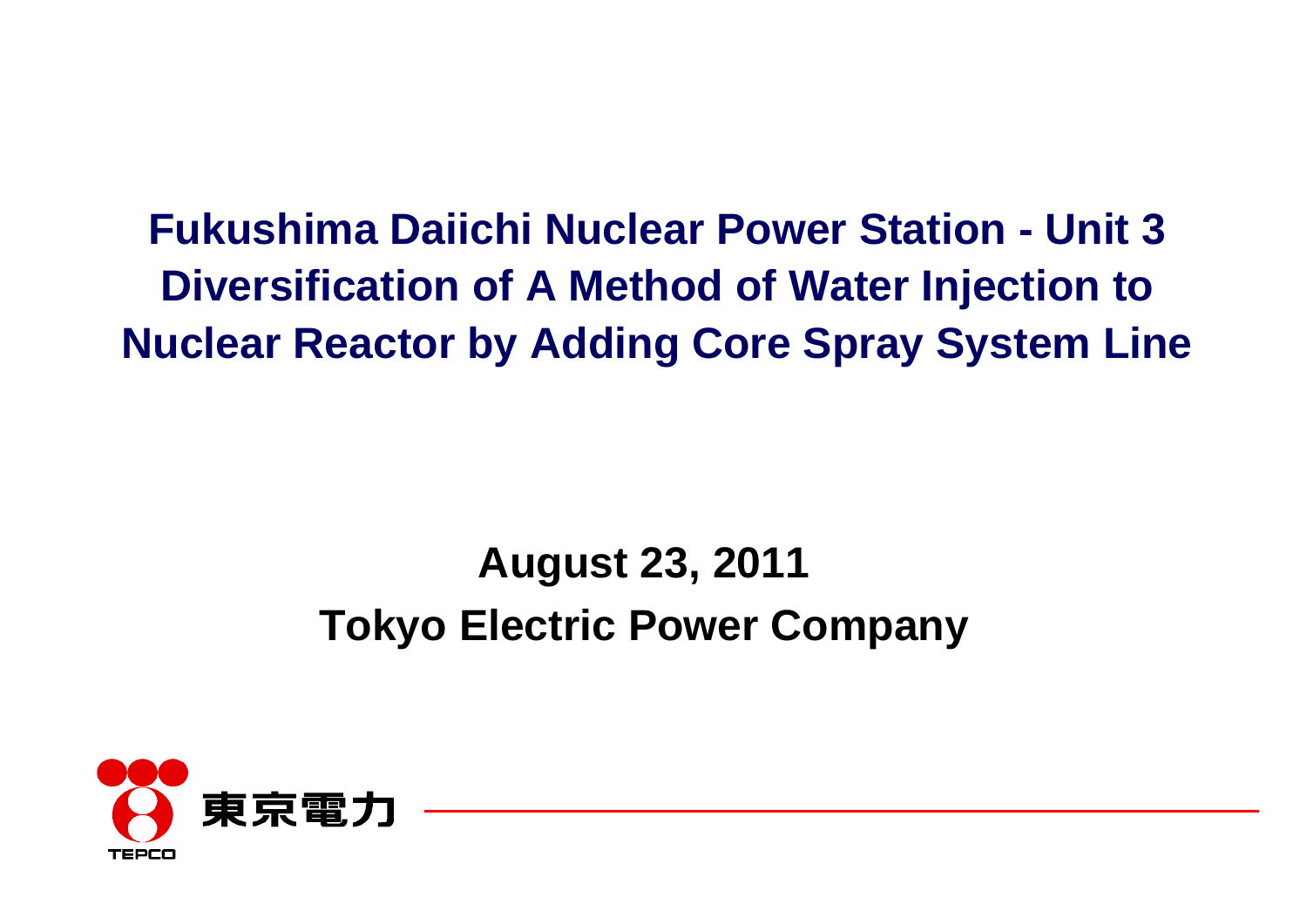## **Objective of Diversification of Core Spray System**

#### **Target of Step 2**

**Reduction of Radiation Dose by Controlling Radioactive Material Release**

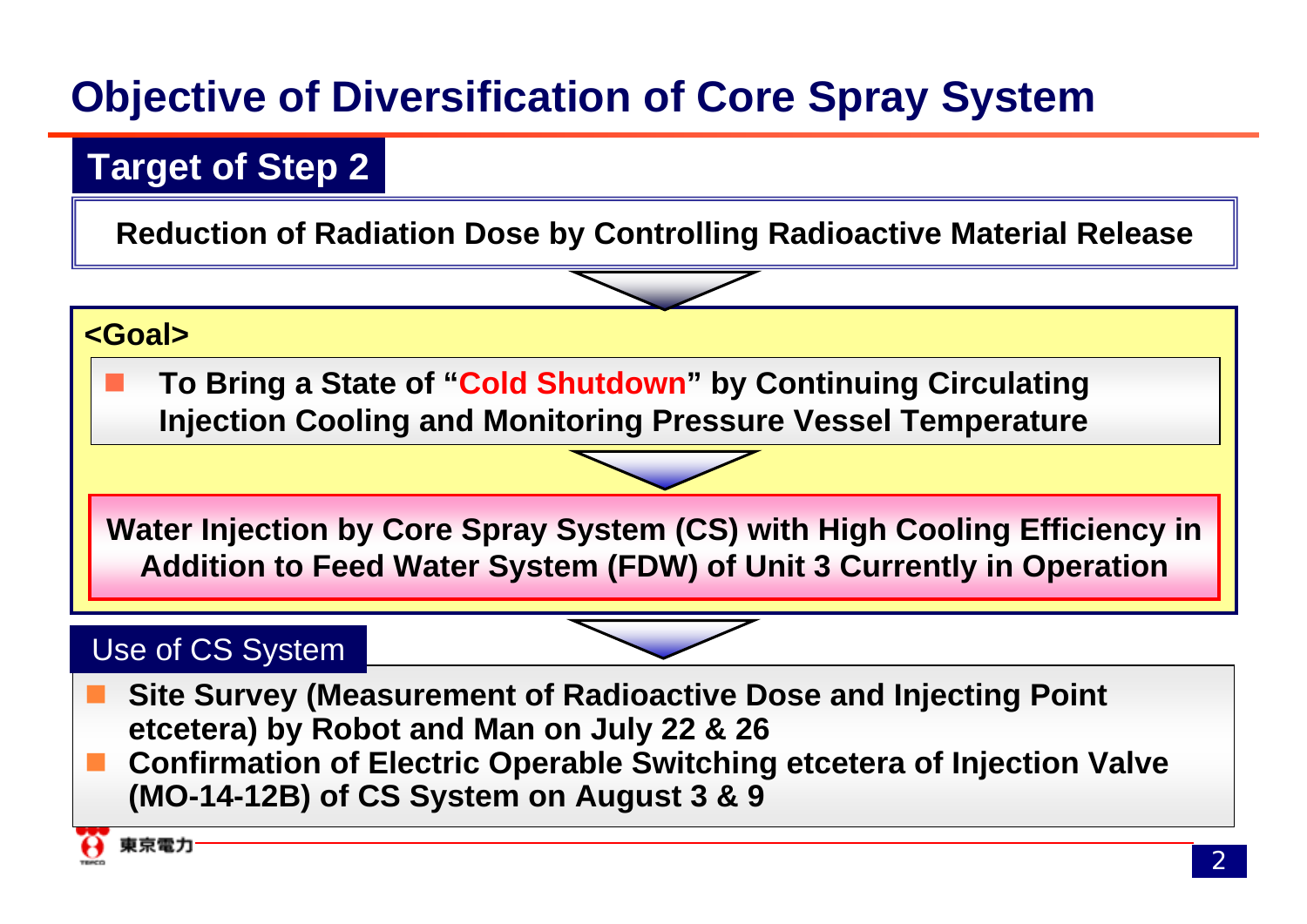## **Selected Reactor Injection Line (CS Line)**

- Based on the site survey, we selected the CS system with efficient cooling potential and the jet pump measurement line which measures flow of the jet pump.
- We confirmed that the injection valve (MO-14-12B) for the CS system could be electric operable.



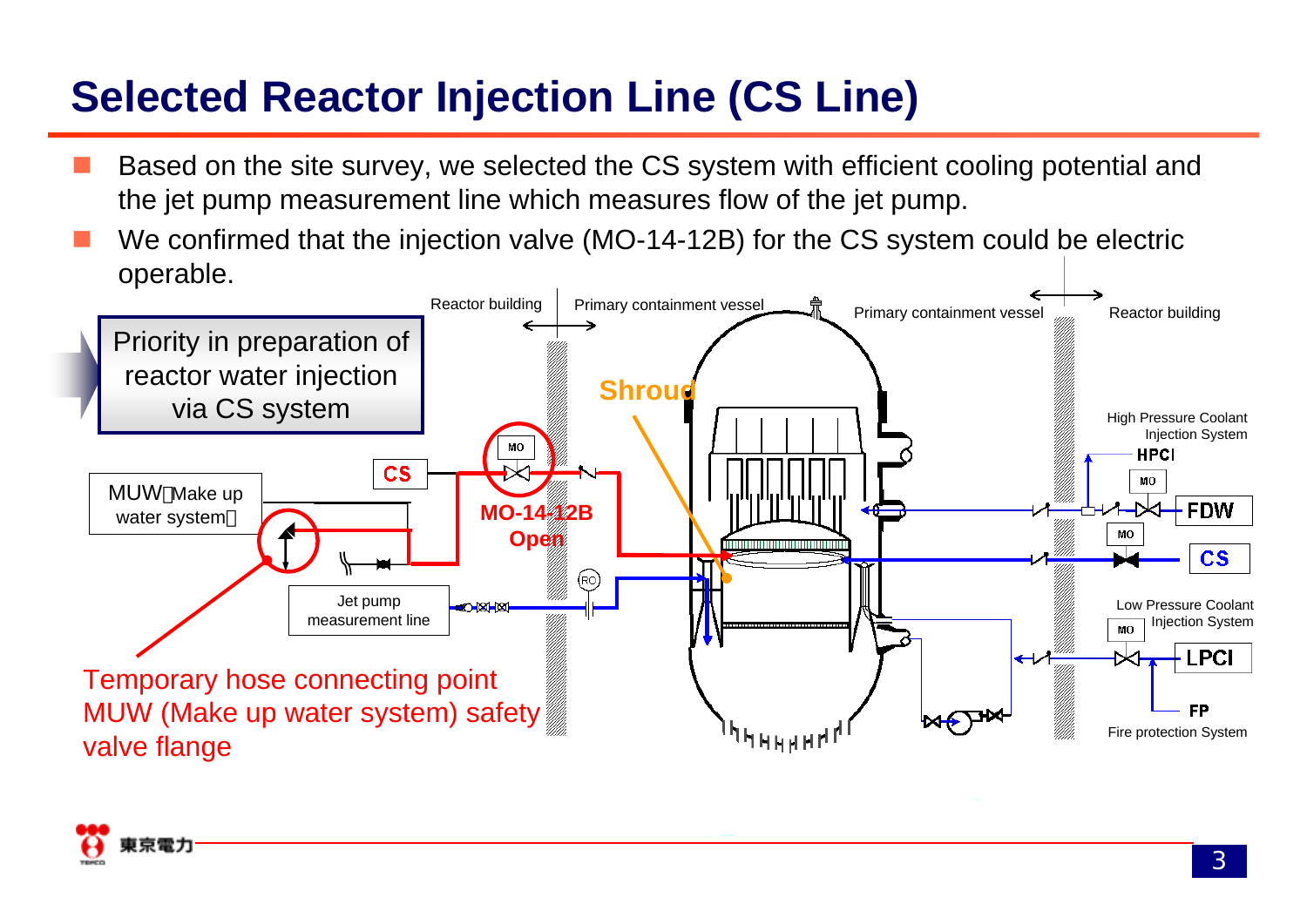#### **Flow Adjustment after Addition of CS Line (FDW**→**FDW+CS)**

- П **The flow of FDW is kept at 6m<sup>3</sup>/h and the flow of CS is increased gradually from** 1m3/h to 2m3/h and to 3m3/h. Each flow will be kept for 1 day and monitor RPV temperature.
- **After the above procedure, the flow of CS is kept at 3m<sup>3</sup>/h and the flow of FDW is** reduced gradually from 6m<sup>3</sup>/h to 5m<sup>3</sup>/h, to 4m<sup>3</sup>/h and to 3m<sup>3</sup>/h. Each flow will be kept for 2 days and monitor RPV temperature.